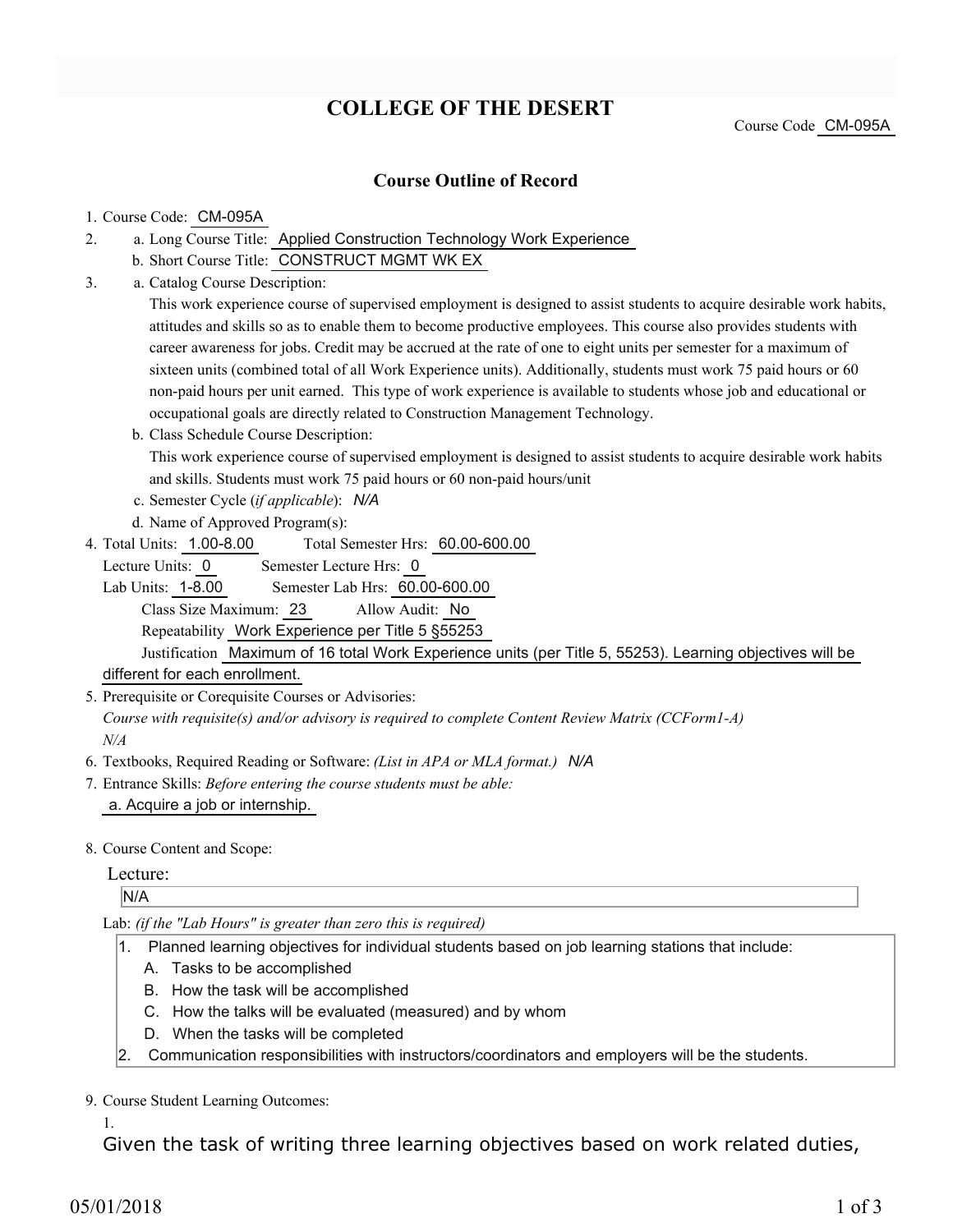CM 095A-Applied Construction Technology Work Experience

demonstrate competent and appropriate completion of each objective which increases performance, improves efficiency and enhances skills in the workplace.

2.

Given normal tasks based on actual working conditions, demonstrate competent and appropriate employment soft skills.

- 10. Course Objectives: Upon completion of this course, students will be able to:
	- a. Demonstrate employment skills under actual working conditions.
	- b. Apply career goals of classroom theory to real life experience.

c. Demonstrate an increase in self-identity and confidence as a worker through individual attention given by instructor/coordinators and employers.

- d. Demonstrate an understanding of their own abilities in the work environment.
- e. Explain an understanding of human relations.
- f. Demonstrate an understanding of how to approach the job market.
- g. Apply work experience education on future job applications.
- h. Develop new or expanded job objectives each semester of enrollment.
- Methods of Instruction: *(Integration: Elements should validate parallel course outline elements)* 11.

### Other Methods:

a. Conferences with students. b. Development of measurable learning objectives with the employer/supervisor that are specific to the job. c. Development of a training agreement between the employer and student.

12. Assignments: (List samples of specific activities/assignments students are expected to complete both in and outside of class.) In Class Hours: 0

Outside Class Hours: 0

- a. Out-of-class Assignments
	- 1. Development of measurable learning objectives with the employer/supervisor that are specific to the job.
	- 2. Confer with instructor/coordinator on final learning objectives.
	- Arrange appointment to meet together with the employer/supervisor and instructor/coordinator to 3. discuss objectives and other issues and to sign the training agreement.
	- 4. Reflection paper (length and content to be determined).
	- 5. Self-evaluation by the student based on the training agreement.
- b. In-class Assignments

13. Methods of Evaluating Student Progress: The student will demonstrate proficiency by:

• Other

-

a. Hours worked. b. Performance on the learning objectives. c. Attendance at scheduled conferences and orientation. e. Completion and timelines of paperwork f. On-site visit by the instructor/coordinator.

- 14. Methods of Evaluating: Additional Assessment Information:
- 15. Need/Purpose/Rationale -- All courses must meet one or more CCC missions.
	- PO Career and Technical Education

Apply critical thinking skills to execute daily duties in their area of employment.

- IO Personal and Professional Development
	- Self-evaluate knowledge, skills, and abilities.